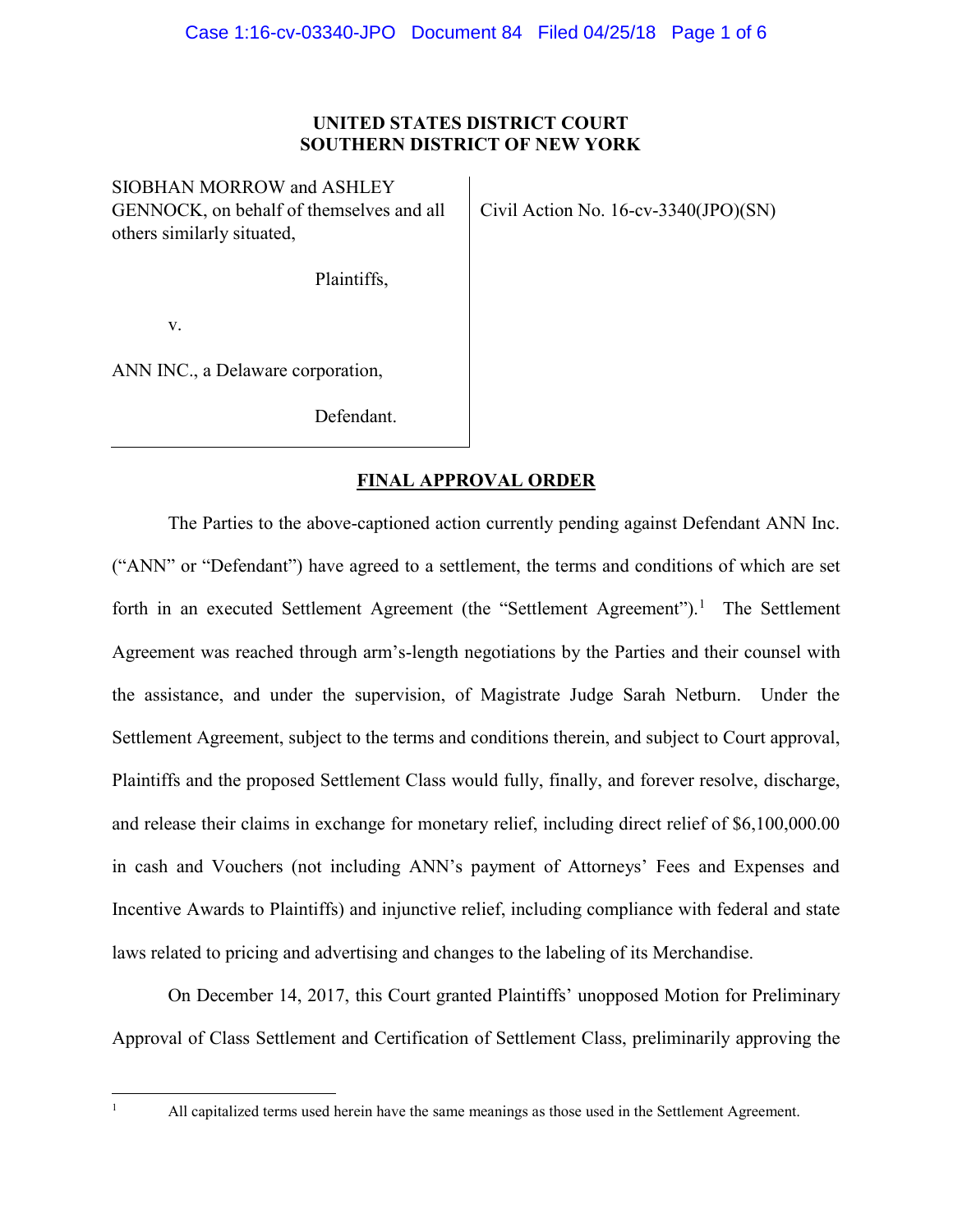#### Case 1:16-cv-03340-JPO Document 84 Filed 04/25/18 Page 2 of 6

Settlement Agreement, appointing Scott+Scott Attorneys at Law LLP and Carlson Lynch Sweet Kilpela and Carpenter LLP as Class Counsel, appointing Siobhan Morrow and Ashley Gennock as Class Representatives, establishing deadlines for Settlement Class Members to file objections or request exclusion from the Settlement, appointing Kurtzman Carson Consultants LLC as Settlement Administrator, and ordering effectuation of the Notice Plan. (ECF No.  $62$ .)<sup>2</sup>

On April 19, 2018, the Court held a Final Approval Hearing to which all Class Members, including those with objections, were invited. The Class received no objections from any Class members at the Final Approval hearing. As of April 16, 2018, the Settlement Administrator has received 63 timely opt-outs from the Settlement. Class Counsel and Counsel for Defendant appeared at the Final Approval hearing.

The Court, having reviewed the materials submitted in connection with the Settlement and being fully advised and having afforded Class Members an opportunity to object, hereby finds that the Class Settlement is fair and reasonable under Rule 23 of the Federal Rules of Civil Procedure, the Class Notice sent to Class Members satisfies the requirements of Rule 23 and due process, and the Parties have fully complied with the Preliminary Approval Order.

The Court finds that the Notice given provided the best notice practicable under the circumstances and was reasonably calculated to communicate actual notice of the litigation and the proposed settlement to members of the Settlement Class. The Court further finds that ANN provided timely and sufficient notice of the proposed settlement to appropriate federal and state officials under the Class Action Fairness Act of 2005, 17 U.S.C. § 1715. Under these circumstances, it is fair and reasonable to make the Agreement and its release of claims binding on all Class Members, whether or not they actually received notice of this action and the proposed

 $\overline{2}$ <sup>2</sup> On December 21, 2017, the Court issued an Order adjourning certain deadlines in the Preliminary Approval Order. (ECF No. 64.)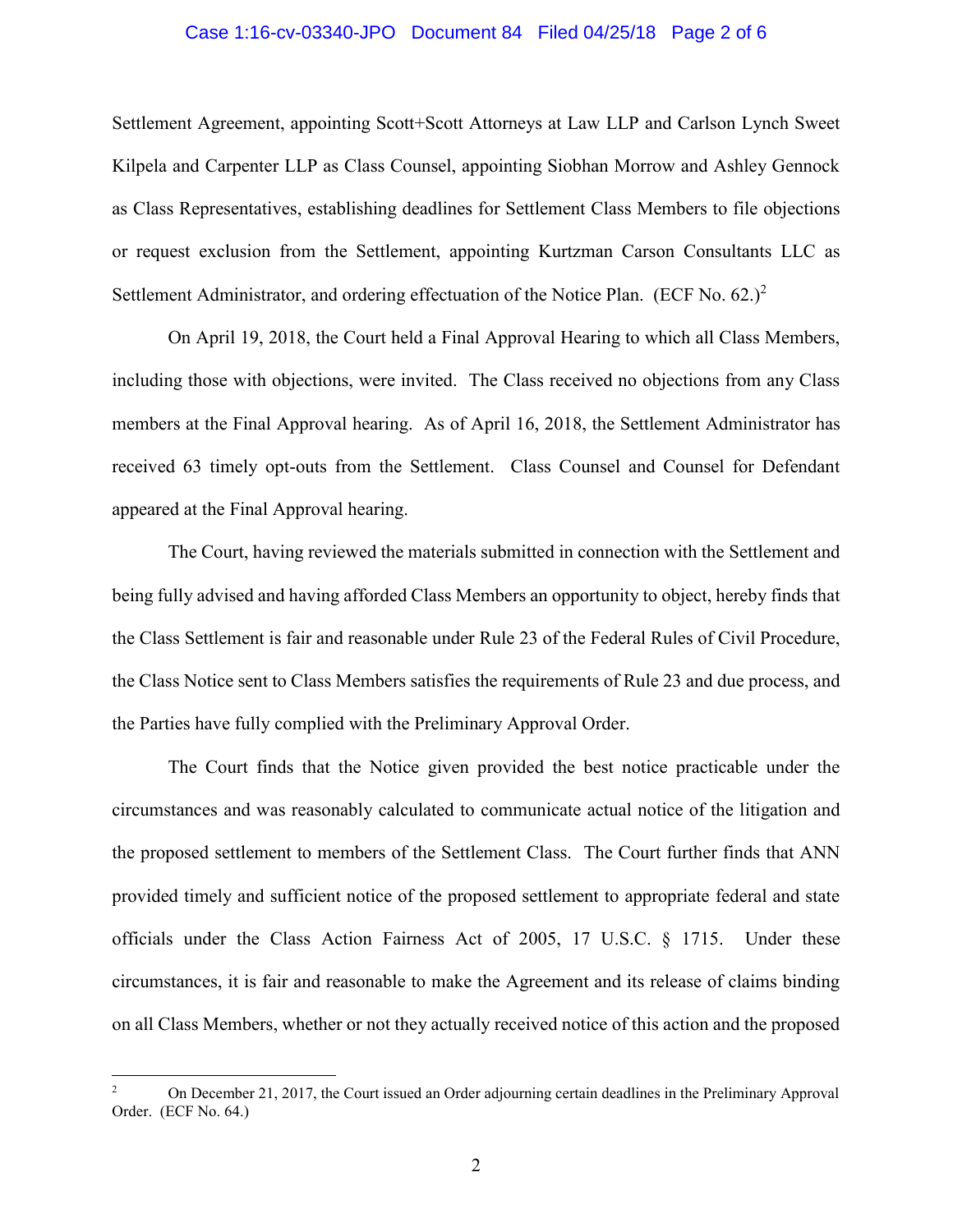#### Case 1:16-cv-03340-JPO Document 84 Filed 04/25/18 Page 3 of 6

Settlement. The Court finds that the Settlement and the Court's granting of the Final Approval Order and Judgment of Dismissal is binding on all Settlement Class Members, whether or not they received actual notice of the Settlement, the Final Approval Order, or the Judgment of Dismissal.

The Court finds the Settlement Agreement to be fair and made in good faith. Further, the Court finds that there has been no collusion between the parties in reaching the Settlement Agreement.

The Court hereby finds that the Settlement is fair, reasonable, and adequate and is in the best interests of the Settlement Class. The Court approves the Settlement Agreement submitted by the Parties and orders the Parties to perform their obligations pursuant to the Settlement Agreement.

The Court finds that for purposes of the Settlement, the requirements for certification of a Settlement Class pursuant to Rule 23 of the Federal Rules of Civil Procedure are satisfied. The Court finds that (i) the Class is so numerous that joinder of all members is impracticable; (ii) there are questions of fact or law common to the class; (iii) such common questions predominate over questions affecting only individual members; (iv) the claims of the Class Representative are typical of the claims of the Class; (v) the proposed representative will fairly and adequately protect the interests of the Class; and (vi) a class action is a superior method for the fair and efficient adjudication of the controversy.

The Settlement Class is defined in the Settlement Agreement as all persons identified in ANN's business records as of July 25, 2017, who, from May 5, 2012 to May 4, 2016, purchased one or more items from Defendant's Ann Taylor Factory or LOFT Outlet Stores offered at a discount from a regular or original price, and is adjudged a final and permanent class for purposes of this Action, as well as for the Final Approval Order and Judgment of Dismissal.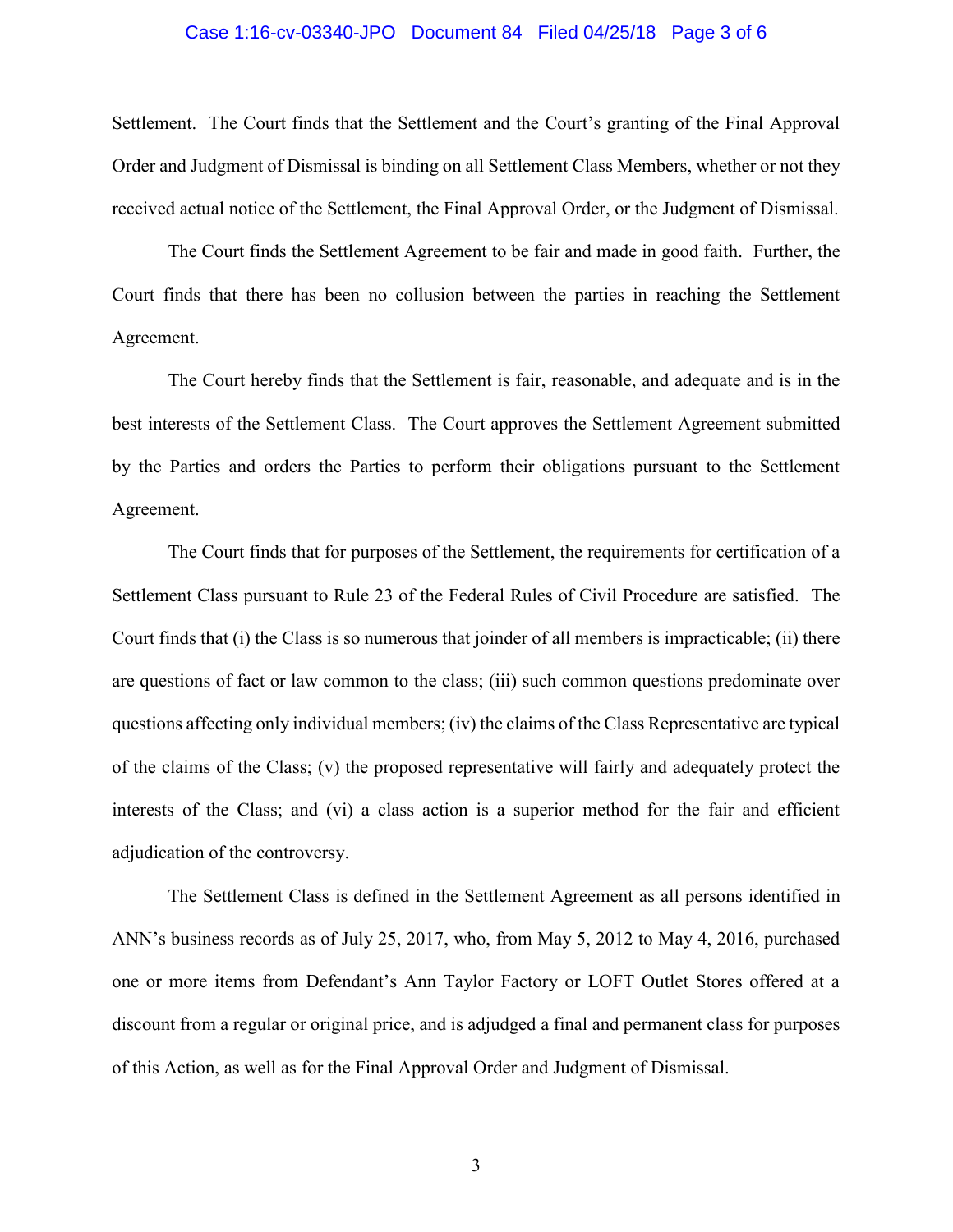#### Case 1:16-cv-03340-JPO Document 84 Filed 04/25/18 Page 4 of 6

Payment to Class Counsel in the amount of \$1,000,000 for Attorney's Fees, costs, and expenses incurred in prosecution of this Action is hereby approved as reasonable compensation for Class Counsel's work, which has resulted in a substantial benefit to the Settlement Class and created Settlement Benefits that will be provided to Settlement Class Members in accordance with the terms of the Agreement. No other Attorney's Fees, costs, or expenses shall be paid by Defendant.

A payment in the amount of \$1,500 to each of the named Plaintiffs, Siobhan Morrow and Ashley Gennock, in settlement of their claims and in recognition of their services as Class Representative, is approved as fair and reasonable. Plaintiffs shall not be entitled to any other payment under the Agreement.

All Class Members are bound by this Final Approval Order and the Judgment of Dismissal. They are further bound by the terms of the Settlement Agreement, including, but not limited to, its Release provisions, as described in Section VII of the Settlement Agreement.

Plaintiffs and all Settlement Class Members (as defined in the Settlement Agreement) hereby release Defendant, and all Released Parties, from all Released Claims, as defined in paragraph 2.25 of the Settlement Agreement.

A Judgment of Dismissal in the form attached hereto shall be entered herewith and shall dismiss this Action with prejudice and without costs (other than what has been provided for in the Agreement). By this Judgment of Dismissal, the Court dismisses the claims of Plaintiffs and the Settlement Class Members against Defendant and the Released Parties with prejudice and without costs.

Notice of entry of this Order and the ensuing Judgment of Dismissal has been given to Class Counsel on behalf of the Settlement Class. It shall not be necessary to send notice of entry

4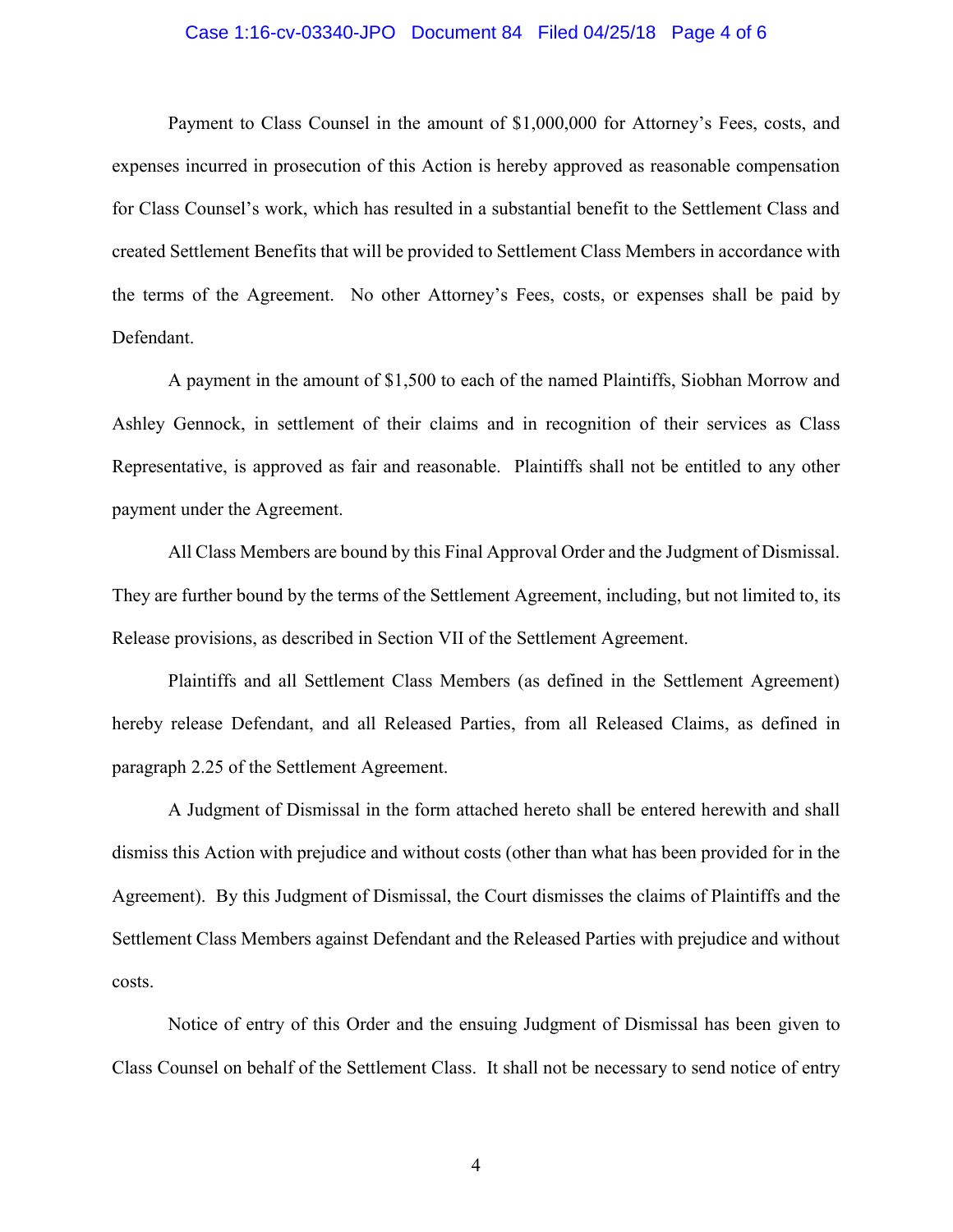#### Case 1:16-cv-03340-JPO Document 84 Filed 04/25/18 Page 5 of 6

of this Final Approval Order or ensuing Judgment of Dismissal to individual members of the Settlement Class.

Plaintiffs and all Settlement Class Members are permanently enjoined and barred from commencing, prosecuting, or continuing any action asserting any of the Released Claims, as described in paragraph 2.25 and Section VII of the Settlement Agreement, against Defendant or any Released Parties, either directly, representatively, derivatively, or in any other capacity, whether by a complaint, counterclaim, defense, or otherwise, in any local, state, or federal court, or in any agency or other authority or forum wherever located. Any person or entity who knowingly violates such injunction shall pay the costs and attorneys' fees incurred by Defendant, Plaintiffs, and/or other Released Parties as a result of the violation.

After entry of the Judgment of Dismissal, the Court shall retain jurisdiction over the construction, interpretation, implementation, and enforcement of the Agreement and to supervise and adjudicate any disputes arising from the disbursement of Settlement Benefits.

In the event that (i) the Settlement Agreement is terminated pursuant to its terms; or (ii) the Settlement Agreement, Preliminary Approval Order, Final Approval Order, or Judgment of Dismissal are reversed, vacated, or modified in any material respect by this or any other court, then (a) all orders entered pursuant to the Settlement Agreement shall be vacated, including this Final Approval Order; (b) the instant action shall proceed as though a Settlement Agreement had never been reached; and (c) no reference to the prior Settlement Agreement, or any documents related thereto, shall be made for any purpose; provided, however, that if the Parties to the Settlement Agreement agree to appeal an adverse ruling jointly and the Settlement Agreement, Final Approval Order, and Judgment of Dismissal are upheld on appeal in all material respects, then the Settlement Agreement, Final Approval Order, and Judgment of Dismissal shall be given full force and effect.